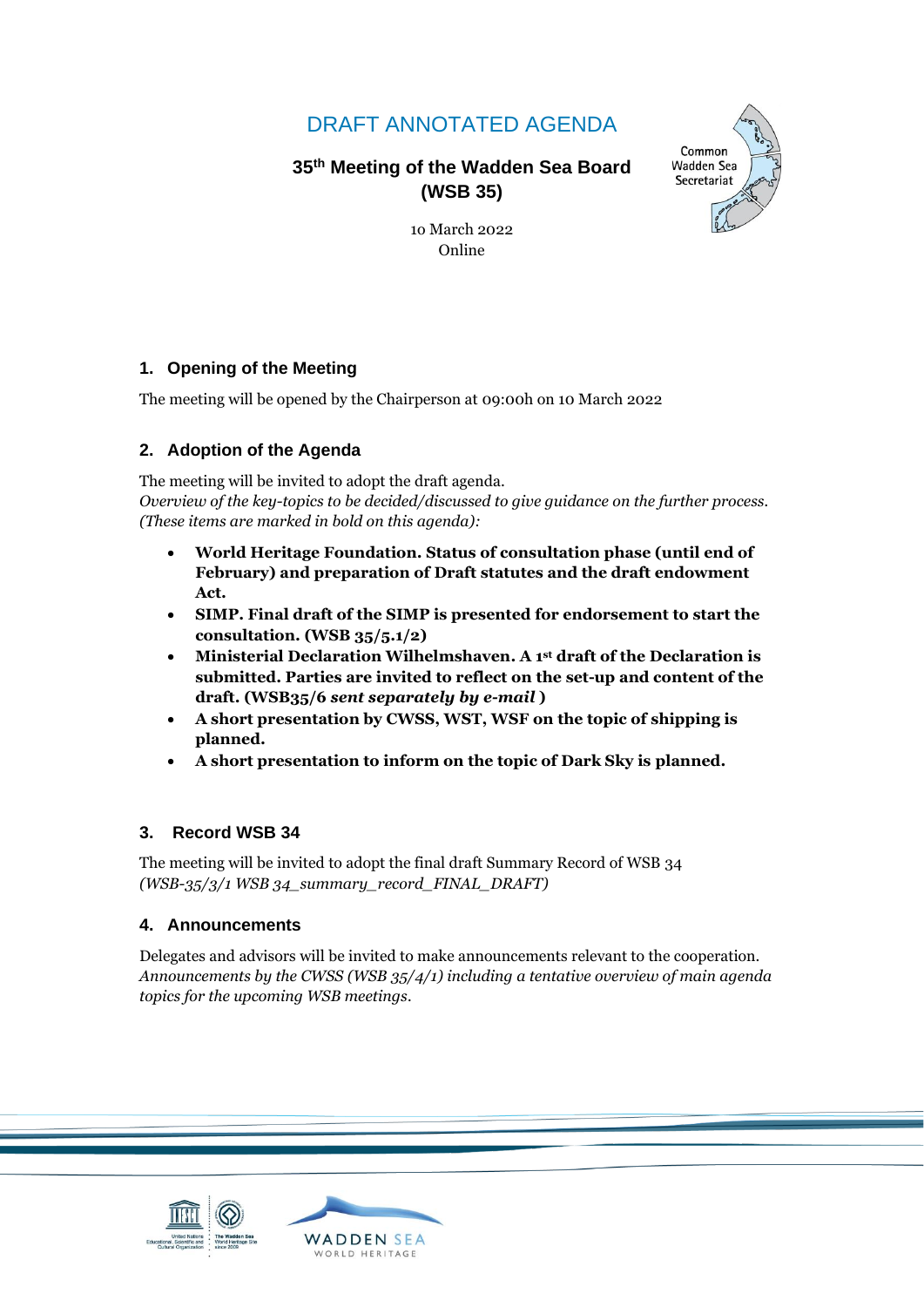### **5. Implementation Leeuwarden Declaration**

The meeting will be invited to discuss the progress of the implementation of the Leeuwarden Declaration. In conjunction with the sub-items below, the meeting will be invited to take note and discuss progress of the respective Task Groups.

#### 5.1 Wadden Sea World Heritage

- *Progress report of the Task Group World Heritage (WSB 35/5.1/1) The meeting is invited to take note of the progress and the proposals.*
- *Single Integrated Management Plan (WSB 34/5.1/2) The final draft SIMP is submitted to WSB 35 with the request to approve this version to be released for the Consultation Phase.*
- *Ad hoc Working Group Wadden Sea World Heritage Foundation (WG WHF) The meeting will be orally informed about the progress in the Foundation documents*

#### 5.2 Nature conservation and integrated ecosystem management

- *Progress report of the Task Group Management (WSB 35/5.2) The meeting is invited to take note of the progress*

#### 5.3 Trilateral monitoring and assessment programme

- *Progress report of the Task Group Monitoring and Assessment, including progress in developing the Quality Status Report of the Wadden Sea. (WSB/35/5.3) The meeting is invited to take note of the progress.*

#### **6. Trilateral Governmental Conference 2022**

*Progress report of the Drafting Group Ministerial Declaration, including the 1st outline of the Wilhelmshaven Declaration (WSB 35/6, sent separately by e-mail) The meeting is invited to comment on this 1st draft of the Wilhelmshaven Declaration and to reflect on the discussion points given in the progress report as guidance for the further elaboration towards a final draft of the Wilhelmshaven Declaration, which will be submitted to the next WSB36.* 

#### **7. Wadden Sea Board Advisors: Wadden Sea Forum; Wadden Sea Team**

*The meeting is invited to take note of and comment on the reports submitted by the Dutch WST-Harbours on the shipping issue and PSSA (WSB 35/7/1), the WST with a Call for Action for the next Conference (WSB 35/7/2) and the WSF on shipping projects WSB 35/7/3).*